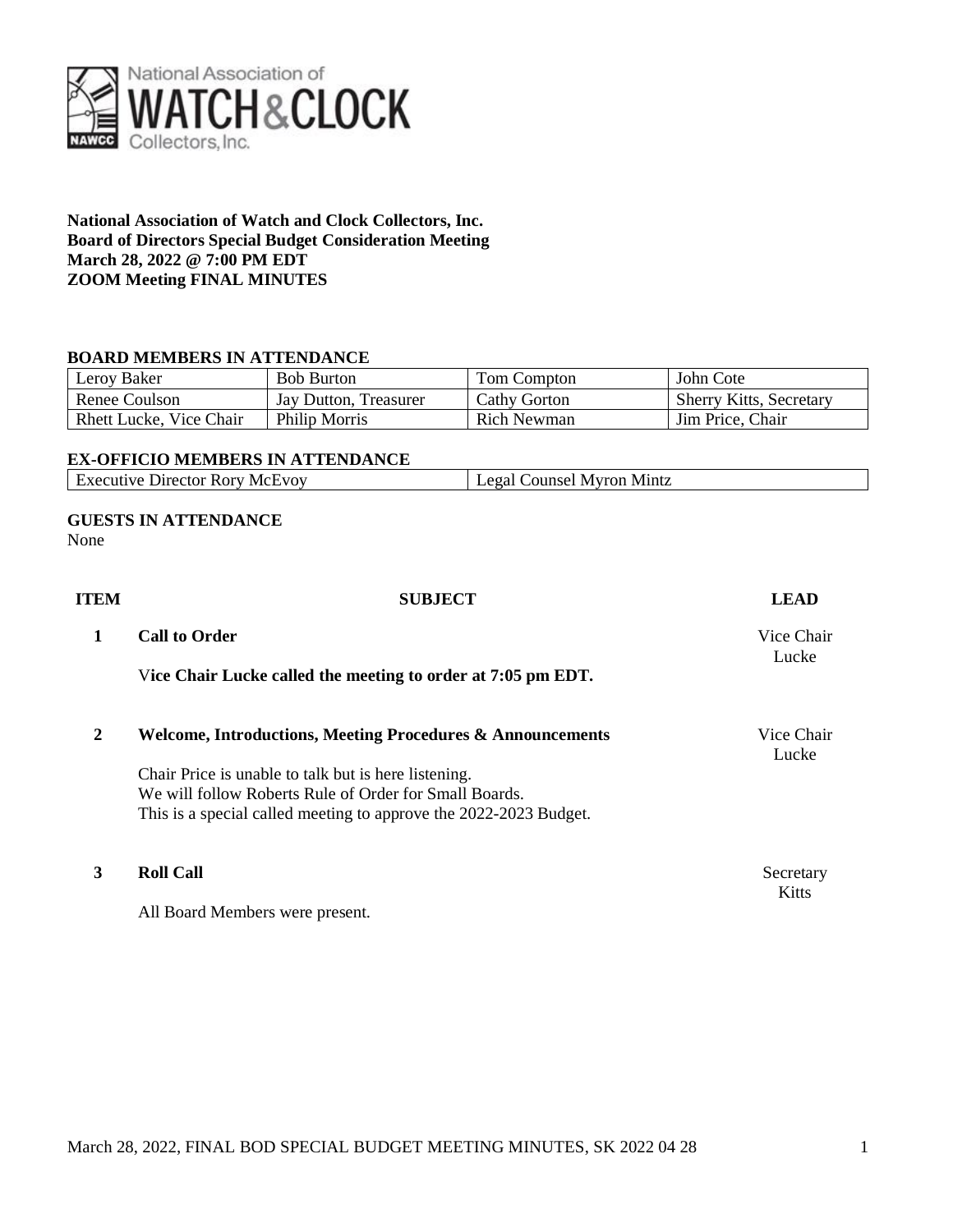### **ITEM SUBJECT LEAD**

# **4 Review of the Proposed 2022-2023 Budget**

Directing the Board's attention to Line 33 of the 2022-2023 Budget Summary, Treasurer Dutton noted that Revenue was ambitious for this Fiscal Year (FY). We are buoyed by Mr. Jim Chamberlain's donation, the sale of which is estimated to bring \$100,000.

Moving to Budget Assumptions, Line 22, it was noted that Mr. Chamberlain's gift is not restricted to any particular use and therefore can be used for the general health of the organization. Lines 24-31 reflect the general consensus to withdraw a total 8% of endowment proceeds (4% for this budget year plus 4% for the allowed draw not taken last year), which results in the amount of \$242,000.

Treasurer Dutton advised that it is best to be cautious with assumptions of revenue and expenses. We have been fortunate that gains on investments have been very good recently. Membership loss is assumed to be less than in the past years as we see attrition rate decreasing. Going forward, the parameters should reveal whether we are tracking with assumptions.

Vice Chair Lucke pointed out that we are at a balanced budget with the 8% draw from endowment funds. Treasurer Dutton agreed with the importance of a balanced budget, with the caveat that forces beyond our control can derail our assumptions. However, Treasurer Dutton believes the budget is very reasonable considering that last year was a challenge due to COVID. We were very conservative last year. Treasurer Dutton has faith that ED McEvoy's leadership will result in a stable future. We have not broached principal of endowments, supported by great returns in the past, a fact which could change. He desires that we see the whole picture of what we might be facing in the future.

Vice Chair Lucke expressed the importance of the fact that last year was extraordinary because of COVID and we conservatively did not draw our allowed 4% from endowment funds. Going forward, we will be trending to more normal operations and staffing, with some uncertainty resulting. All this helps justify our 8% draw, including the 4% we did not draw last year. As has been stated, we do not have to use the extra 4%, but this gives us flexibility in uncertainty.

Vice Chair Lucke also drew attention to the fact that the work of Treasurer Dutton and the Finance Committee on reporting format puts in place a greater ability to understand our financial status on a month-by-month basis.

Director Cote thanked Treasurer Dutton and the Finance Team for all the work that has brought us to this place of clarity.

Treasurer **Dutton**